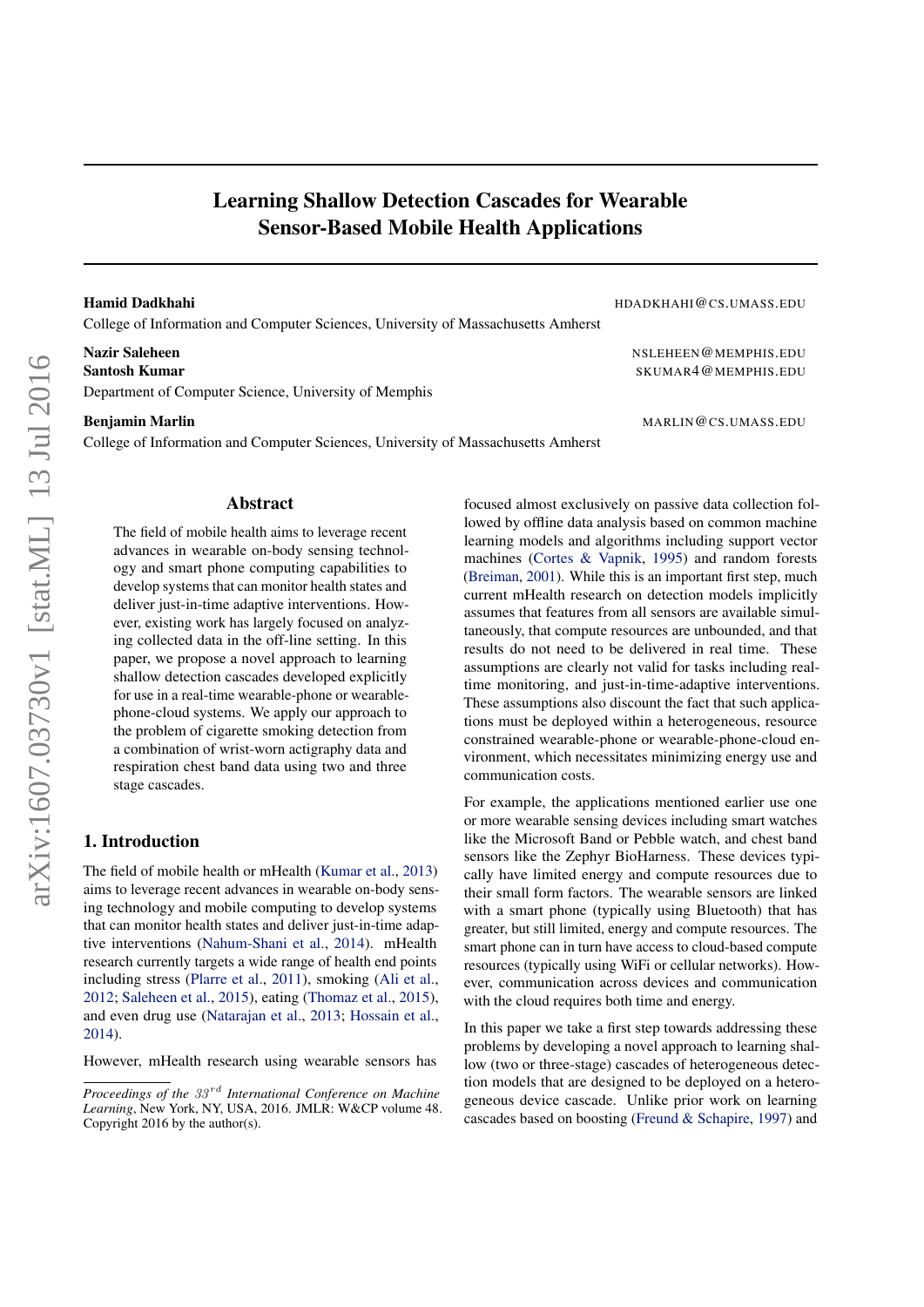the soft cascade learning framework (Raykar et al., 2010), we train all stages jointly using an objective function that more closely mimics the application of the models in the hard decision setting, while simultaneously minimizing the cost incurred when data cases pass between stages. We also match cascade stages to the resources available on the corresponding physical compute devices.

We present experiments comparing our approach to single models as well as the soft cascade framework using data from the smoking detection domain. This data set includes sensor data streams from both a wrist-worn actigraphy sensor and a respiration chest band sensor. Initial results for two and three-stage cascades show that our approach can achieve a substantial reduction in computation time relative to using a single complex model, while achieving a better speed-accuracy trade-off than the soft cascade framework when applied to the same cascade architecture.

# 2. Related Work

A classifier cascade is a collection of models that are applied in sequence to classify a data instance. In order for a data instance to be classified as positive, it must be classified as positive by all stages in the cascade. If any stage in the cascade rejects a data instance, processing of that instance immediately stops and it is classified as a negative instance. For highly class-imbalanced data, cascades can lead to substantial computational speedups.

Perhaps the most well-known work on classifier cascade learning is the Viola-Jones face detection framework (Viola & Jones, 2001). This framework trains a classification model for each stage sequentially using a boosting algorithm (Freund & Schapire, 1997). Each stage is trained by boosting single-feature threshold classifiers by training only on the positive examples propagated by the previous stage. The bias of the final boosted model for each stage is then adjusted to minimize the number of false negatives. The Viola-Jones cascade achieves real-time face detection by quickly rejecting the vast majority of sub-windows in an image that do not contain a face.

Subsequent work on boosting-based learning for cascades has focused on a number of shortcomings of the Viola-Jones cascade including extensions of adaboost for improved design of the cascade stages, joint training instead of greedy stage-wise training, and methods for learning optimal configurations of a boosted cascade including the number of boosting rounds per stage and the number of total stages. Saberian et al. present an excellent discussion of this work (Saberian & Vasconcelos, 2014).

An alternative to boosting for cascade learning is the noisy-AND approach (Lefakis & Fleuret, 2010). In this framework, the probability that an instance is classified as positive is

given by the product of the output probabilities of an ensemble of base classifiers (often logistic regression models). If any element of the ensemble predicts a negative label for a data instance, the instance will receive a negative label. The models in the ensemble are trained jointly using the crossentropy loss applied to the product of their probabilities. For deployment as a cascade, the learned models can be placed in a sequence.

A disadvantage of the noisy-AND approach is that there is no explicit penalization related to how many stages a data case propagates through before it is rejected as a negative example. Raykar et al. proposed a modification to the noisy-AND approach that retained the cross-entropy/noisy-AND objective, but added a penalty term to penalize the model based on the number of stages required to reject an example (Raykar et al., 2010). They refer to their approach as a "soft cascade." The primary disadvantage of their approach is that the cascade is still operated using hard decisions, which is not well-matched to the training objective. Our approach is closest to that of Raykar et al., but uses a shallow cascade of heterogeneous models trained using a primary objective function that better approximates the hard decisions that occur in an actual deployed cascade.

# 3. Proposed Cascaded Model

To begin, assume we wish to learn a cascaded model consisting of L stages. We define a probabilistic classifier  $P_l(y|\mathbf{x})$ for each stage l. We let the output of the cascade be  $P_*(y|\mathbf{x})$ . In the noisy-AND and soft cascade frameworks introduced in the previous section,  $P_*(y|\mathbf{x})$  is defined as shown below:

$$
P_*(y|\mathbf{x}) = \prod_{l=1}^{L} P_l(y|\mathbf{x})
$$
 (1)

We propose an alternative combination rule that better reflects the idea that in a hard cascade the output of each stage of the cascade gates the computation of the subsequent stage. Our combination rule for a general cascade is given below. We use the shorthand  $P_l(y|\mathbf{x}) = p_l$  to simplify the notation.

$$
P_*(y|\mathbf{x}) = \sum_{l=1}^{L} \theta_l \cdot P_l \tag{2}
$$

$$
\theta_l = \begin{cases}\n\left(1 - g_\alpha(P_l)\right) \prod_{k=1}^{l-1} g_\alpha(P_k) & l < L \\
\prod_{k=1}^{L-1} g_\alpha(P_k) & l = L\n\end{cases}
$$
\n(3)

$$
g_{\alpha}(p) = \frac{1}{1 + \exp(-\alpha(p - 0.5))}
$$
 (4)

Equations 2 to 4 show that our proposed model takes the form of a mixture of experts (Jordan & Jacobs, 1994) with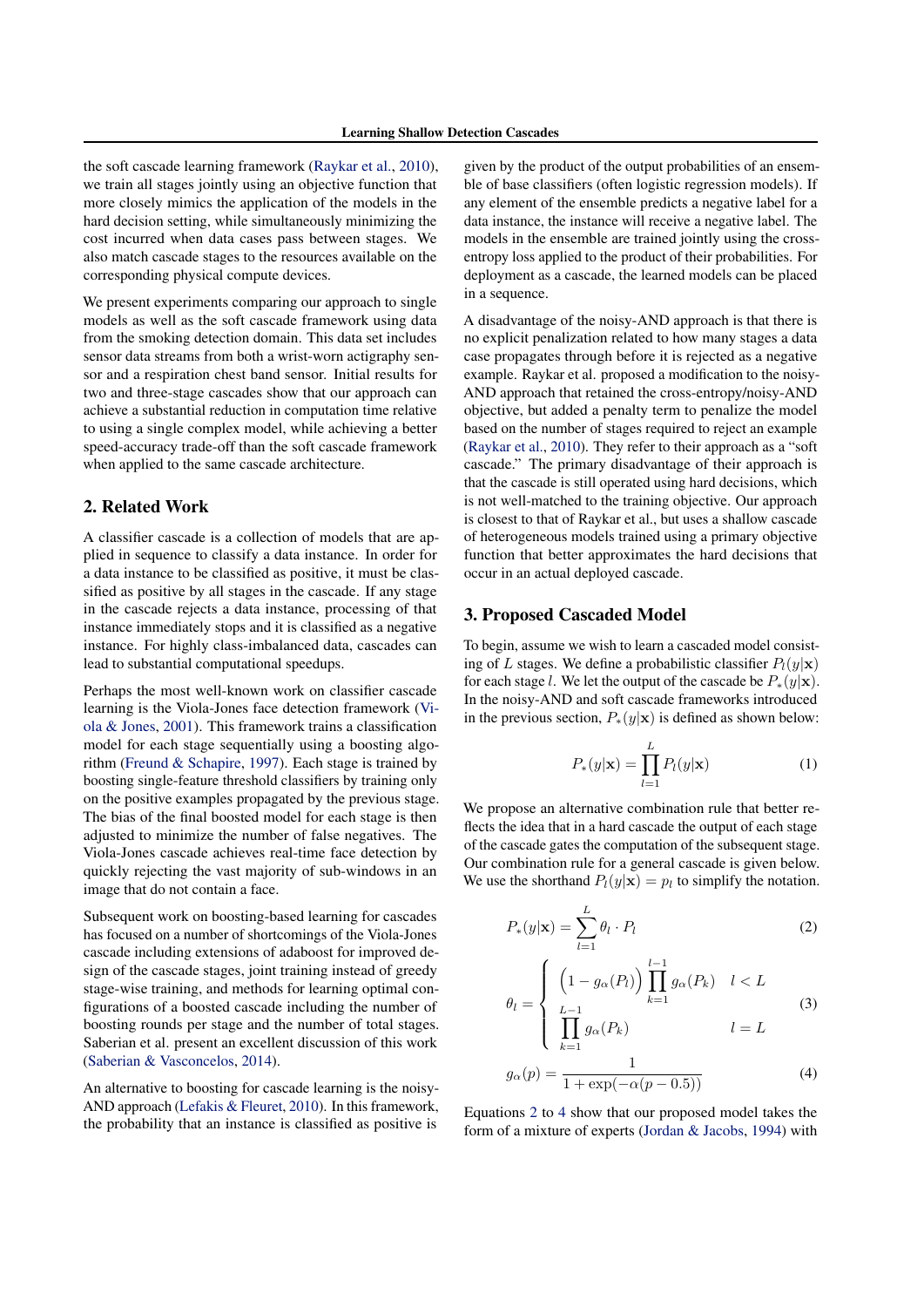highly specialized mixture weights. The effect of these mixture weights is to place nearly all of the weight in the mixture either on the output of the first stage in the cascade that classifies an instance as negative, or on the output of the classifier in the last stage of the cascade. This is accomplished using the logistic function  $g_{\alpha}(p)$  shown in Equation 4 with a large value of  $\alpha$  to approximate the hard decision rule actually used in the deployed cascade.

In Equation 5, we give an example of the explicit form of a three-stage cascade to further clarify the cascade design.

$$
P_*(y|\mathbf{x}) = (1 - g_\alpha(p_1)) \cdot p_1 + g_\alpha(p_1)(1 - g_\alpha(p_2)) \cdot p_2 + g_\alpha(p_1)g_\alpha(p_2) \cdot p_3
$$
(5)

With a large value of  $\alpha$  (we use  $\alpha = 100$ ),  $g_{\alpha}(p)$  approximates a step function with the step located at 0.5. If the output of the first stage  $p_1$  is somewhat less than 0.5,  $g_\alpha(p_1)$ will be approximately zero and the output of the cascade will be  $P_*(y|\mathbf{x}) \approx p_1$ . If the output of the first stage is greater than 0.5, but the output of the second stage is less than 0.5 then  $q_{\alpha}(p_1)$  will be approximately 1 while  $q_{\alpha}(p_2)$ will be approximately 0 and the output of the cascade will be  $P_*(y|\mathbf{x}) \approx p_2$ . Finally, if both  $p_1$  and  $p_2$  are greater than 0.5, then both  $g_{\alpha}(p_1)$  and  $g_{\alpha}(p_2)$  will be approximately 1 and the output of the cascade will be  $P_*(y|\mathbf{x}) \approx p_3$ . Thus, the probability output by the cascade will be approximately equal to either the output of the first stage  $l$  to reject a data instance with  $p_l \, < \, 0.5$ , or the output of the final stage,  $p<sub>L</sub>$ . Interestingly, the model can thus be viewed as a selfgated mixture of experts since the usual gating function is replaced by a gating function based on the outputs of the experts themselves.

To learn the model, we maximize the log likelihood of  $P_*(y|\mathbf{x})$  (equivalent to minimizing the cross entropy loss), subject to a per-instance regularizer  $r(y_n, \mathbf{x}_n)$ . The objective function is shown below where we let the data set  $\mathcal{D} = \{(y_n, \mathbf{x}_n) | 1 \leq n \leq N\}$  and N is the number of data instances.

$$
\mathcal{L}(\mathcal{D}) = \sum_{n=1}^{N} \ell(y_n, \mathbf{x}_n) + \lambda r(y_n, \mathbf{x}_n)
$$
\n(6)

$$
\ell(y, \mathbf{x}) = y \log P_*(y|\mathbf{x}) + (1 - y) \log(1 - P_*(y|\mathbf{x})) \tag{7}
$$

$$
r(y, \mathbf{x}) = \kappa_1 + \sum_{l=2}^{L} \kappa_l \prod_{k=1}^{(l-1)} g_\alpha(P_k(y|\mathbf{x}))
$$
(8)

Again, with a large value of  $\alpha$ ,  $g_{\alpha}(P_l(y|\mathbf{x}))$  will be approximately 0 for stages that output values that are less than 0.5, and will be approximately 1 for stages that are greater than 0.5. Thus, this regularizer applies a penalty approximately equal to the total cost of executing the number of stages actually used in the cascade to classify a given instance, where  $\kappa_l$  is the cost per stage. It is similar to the penalty

function used in (Raykar et al., 2010), but is a better match to a hard cascade due to approximating the step function with the  $q_{\alpha}$ () function.

As mentioned in the introduction, our interest in this work is the application of this model to the case of shallow cascades corresponding to a wearable-phone or wearablephone-cloud system architecture. Unlike most earlier work on boosted cascades, there is a direct mapping between the features available at a given stage and the hardware that stage runs on, so there is much more limited flexibility in the assignment of features to stages. In addition, the hardware that the stages run on becomes increasingly more powerful down the cascade, so it is natural to consider using a cascade of heterogeneous classifiers. In this work, we consider the use of a logistic regression classifier in the first stage, followed by the application of neural network based classifiers in subsequent stages.

The complete set of models used in a given cascade can be optimized jointly using the objective function described above. In addition, since the models used in later stages of the cascade are increasingly powerful, we can also initialize training by learning the models in reverse order from layer  $L$  to layer 1, with the model for layer  $l$  being able to depend on the downstream performance of layers  $l + 1$  to L. We use this initialization combined with fine tuning the cascade using joint training in the experiments that follow. The precise cascade architectures we consider in this work are described in the next section.

## 4. Experiments and Results

In this section, we present experimental results comparing our proposed cascade architecture to the soft cascade of (Raykar et al., 2010). As a test bed, we use the PuffMarker smoking detection dataset from (Saleheen et al., 2015). In the PuffMarker data set, each data case consists of 37 features. 19 features are computed from a respiratory inductance plethysmography sensor data stream, and 13 features are computed from accelerometer and gyroscope sensors on a wrist band. Overall, there are 3836 data cases in the PuffMarker dataset. We consider a stratified division of the data into 3400 training cases (with 260 cases in the positive class) and 436 test cases (with 31 cases in the positive class).

We compare a single-stage model to two and three-stage cascades trained using both our proposed approach and the soft cascade approach. For a single-stage model, we use a one-hidden-layer neural network (1LNN) with  $K = 10$ hidden units and all 37 features. In all cascade models, we use logistic regression (LR) in the first stage. We consider 5 features (after z-score normalization) obtained via the basis expansion  $\Phi : [x, y] \to [x, y, x^2, y^2, xy]$  applied to roll  $(x)$ and pitch  $(y)$  features computed from the accelerometer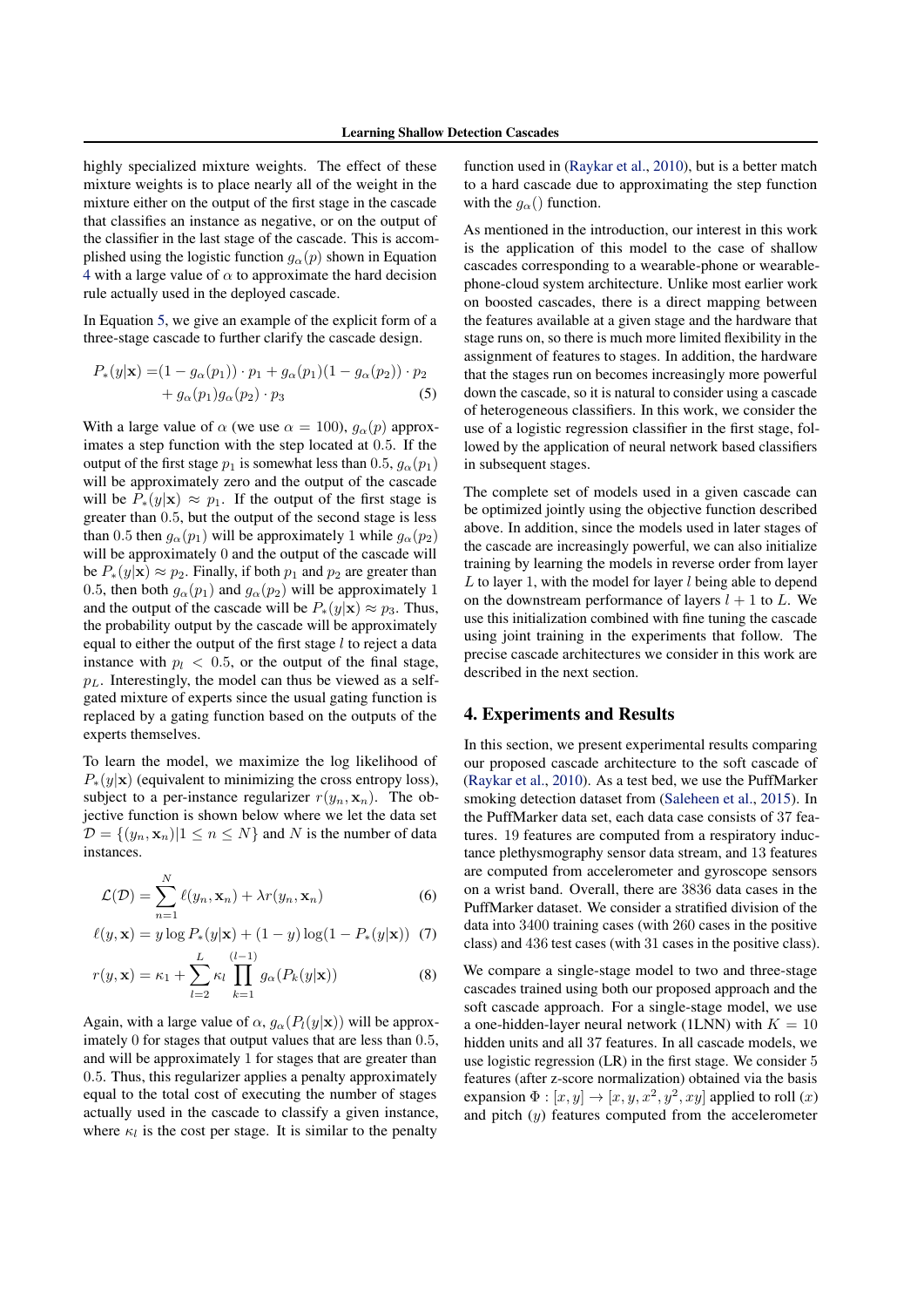Learning Shallow Detection Cascades



Figure 1. Evaluation of different cascade models in terms of accuracy (top) and classification time (bottom). SC and Our correspond to the soft cascade model and our proposed cascade model, respectively. In both cases, the superscript indicates the number of stages in the cascade model, and the numbers inside the parentheses indicates the number of features used in the first stage of the cascade.

data stream. This transformation is suggested by Figure 7 in Saleheen et al. (2015). For comparison, we also train models using all 37 features in the first stage.

For two-stage models, we use a one-hidden-layer neural network (1LNN) with  $K = 10$  hidden units. For three-stage models, we use a one-layer neural network (1LNN) with  $K_1 = 3$  hidden units as the second-stage classifier and a twolayer neural network (2LNN) with  $K_1 = 10$  and  $K_2 = 20$ hidden units as the third-stage classifier. All models in the second and third stages use logistic non-linearities and all 37 features. Preliminary testing was used to identify the hidden layer sizes. Using larger hidden layer sizes tends to either result in lower accuracy due to over-fitting or similar accuracy, but increased time.

We assume a cost-per stage that is proportional to the compute time for that stage. The regularization parameters in our proposed cascade model and the soft cascade model were swept over a grid to produce a speed-accuracy trade-off curve (or surface). We compare approaches by identifying the maximum accuracy setting of the regularization parameters for each cascade architecture, and then compare the time that the methods require to achieve that accuracy. All experiments were performed on 2.4GHz Intel Xeon E5-2440 CPU's. Timing results are averaged over 10, 000 classifier evaluations.

The results are shown in Figure 1. First, we can see that all of the cascaded models outperform the single-stage classifier in terms of classification time. Our proposed approach also obtains the same or lower classification time compared to the soft cascade model for every cascade architecture considered. We can also see that in all of the cases where our approach obtains the same classification time as the soft cascade, it does so while achieving higher accuracy. We note that our proposed three-stage model is actually able to outperform the single stage model in terms of accuracy while requiring approximately half the time. We note that similar accuracy can be obtained using a single-stage threelayer neural network model, but our model takes one quarter the time of this single-stage three layer model. Finally, we note that the maximum accuracies that we obtain are similar to those in Saleheen et al. (2015) (98.7%).

# 5. Conclusions and Future Work

We have introduced a new approach to cascaded classifier learning using a cascade architecture that better matches the hard decisions that are made when the cascade is applied at detection time. Our initial results are promising and show that our proposed cascade architecture outperforms the soft cascade architecture in terms of a speed-accuracy trade-off.

Future work will address several important limitations of this study. First, better cost models need to be developed for the devices that we intend to deploy cascades on. The current study uses computation time as proxy, but real applications need to consider a more general energy-based cost model that takes into consideration the cost of sensing, computing, and communicating across devices. Second, we intend to deploy the learned smoking detection models on actual hardware to assess the performance of the end-toend system. Finally, we plan to expand the application of the proposed architecture to other application domains and other model types. Of particular interest are more intensive structured prediction-based detection models (for example, conditional random field models) where cloud-based computation is likely to be required.